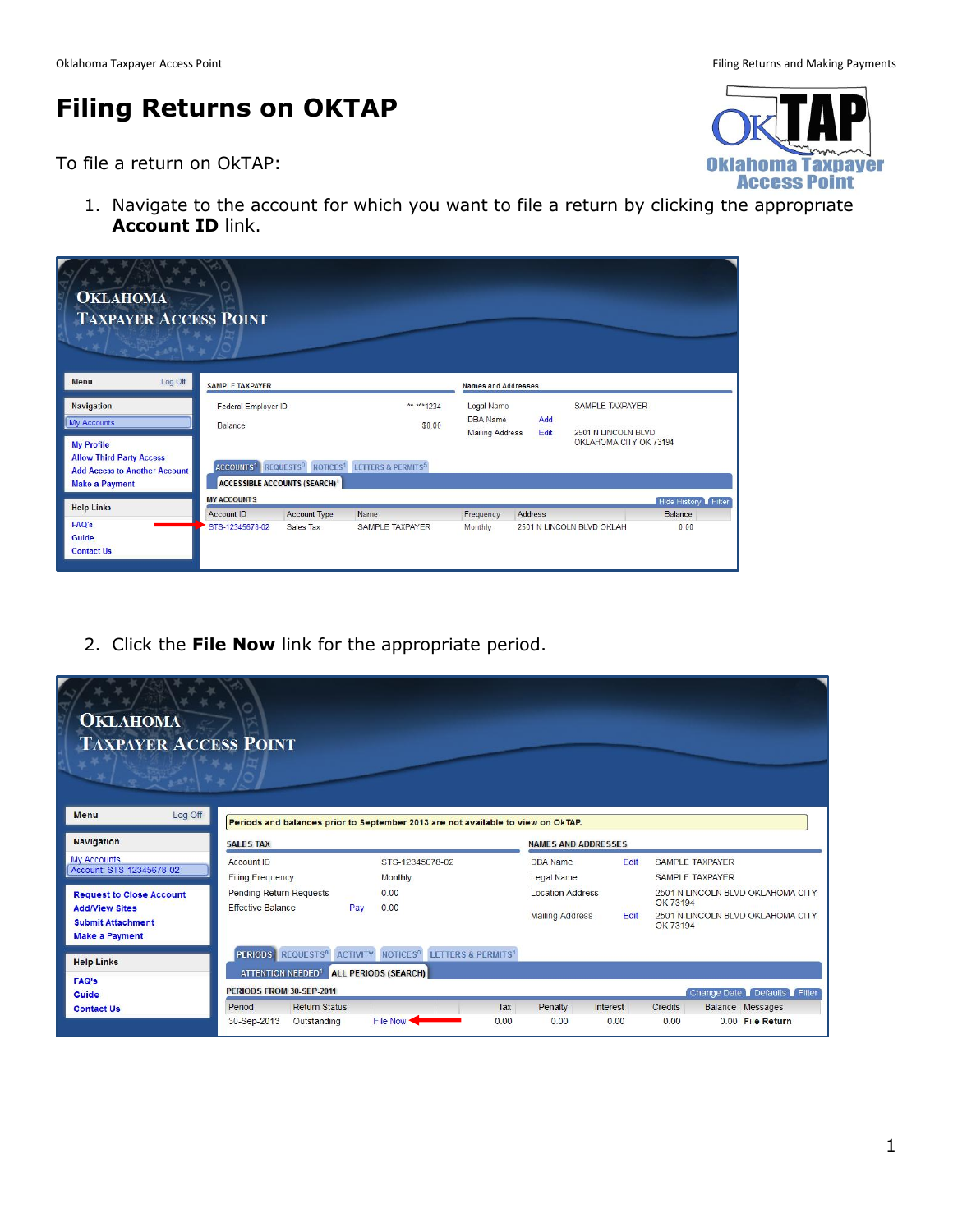**B**

- 3. For help while completing the return, click the **Complete Instructions** link (A) for detailed instructions or the **Question Mark** icons (B) to the right of the fields for help on the individual lines.
- 4. Complete the green fields. White fields will be populated based on what you enter on lines 1 and 2.
- 5. Click the links (C) for lines 3 and 6 to navigate to the Exemption and City/County Tax schedules.

|                              | <b>Oklahoma Sales Tax Return</b>                                                            | <b>Account ID:</b><br><b>Filing Period:</b><br>Due Date: | STS-12345678-02<br>30-Sep-2013<br>21-Oct-2013 |                |
|------------------------------|---------------------------------------------------------------------------------------------|----------------------------------------------------------|-----------------------------------------------|----------------|
| <b>Complete Instructions</b> |                                                                                             |                                                          |                                               |                |
| 1. Total Sales               |                                                                                             |                                                          | 0.00                                          |                |
|                              | 2. Removed from inventory and consumed or used or purchases for which direct payment is due |                                                          | 0.00                                          | $\circledast$  |
| 3. Total Exemptions          |                                                                                             | (total from Sales Tax Exemptions schedule)               | 0.00                                          |                |
| 4. Net Taxable Sales         | (add lines 1 and 2, then subtract Line 3)                                                   | 0.00                                                     |                                               |                |
| 5. State Tax                 |                                                                                             | (multiply Line 4 X 0.045)                                | 0.00                                          |                |
| 6. City/County Tax           | (total from column N from city & county tax computation)                                    |                                                          | 0.00                                          |                |
|                              | <b>Total Taxable City Sales</b>                                                             | 0.00                                                     |                                               |                |
|                              | <b>Total Taxable County Sales</b>                                                           | 0.00                                                     |                                               |                |
| 7. Tax Due                   |                                                                                             | (add lines 5 and 6)                                      | 0.00                                          |                |
| 8. Discount                  |                                                                                             | (multiply line 7 X 0.01 for timely filing)               | 0.00                                          |                |
| 9. Interest*                 |                                                                                             |                                                          | 0.00                                          | $\odot$        |
| 10. Penalty*                 |                                                                                             |                                                          | 0.00                                          | $\circledcirc$ |
| 11. Total Tax Due            | (subtract Line 8 from Line 7, then add lines 9 and 10)                                      |                                                          | 0.00                                          |                |

6. Complete the Sales Tax Exemption Schedule. Click the **Back to Main Page** button (A) or the **Sales Tax Return** tab (B) to navigate back to the main page.

| <b>C</b> SALES TAX RETURN<br><b>EXEMPTION SCHEDULE</b><br><b>IN STRUCTIONS</b> | <b>CITY/COUNTY TAX COMPUTATION</b> |  |  |  |  |  |  |  |
|--------------------------------------------------------------------------------|------------------------------------|--|--|--|--|--|--|--|
| <b>I. Sales Tax Exemption Schedule</b>                                         |                                    |  |  |  |  |  |  |  |
|                                                                                |                                    |  |  |  |  |  |  |  |
| 3a. Sales to Those Holding Sales Tax Permits or Direct Pay Permits             | 0.00                               |  |  |  |  |  |  |  |
| 3b. Gasoline Sales with State Gasoline Tax Paid                                | 0.00                               |  |  |  |  |  |  |  |
| 3c. Motor Vehicle Sales on which Excise Tax Has Been Paid                      | 0.00                               |  |  |  |  |  |  |  |
| 3d. Agricultural Sales                                                         | 0.00                               |  |  |  |  |  |  |  |
| 3e. Sales Subject to Federal Food Stamp Exemption                              | 0.00                               |  |  |  |  |  |  |  |
| 3f Returned Merchandise                                                        | 0.00                               |  |  |  |  |  |  |  |
| 3g. Other Legal Sales Tax Exemptions                                           | 0.00                               |  |  |  |  |  |  |  |
| <b>Total Exemptions (Line 3)</b>                                               | 0.00                               |  |  |  |  |  |  |  |
| Explanation of 'Other Legal Sales Tax Exemptions'                              |                                    |  |  |  |  |  |  |  |
|                                                                                |                                    |  |  |  |  |  |  |  |
|                                                                                |                                    |  |  |  |  |  |  |  |
| <b>Back To Main Page</b>                                                       |                                    |  |  |  |  |  |  |  |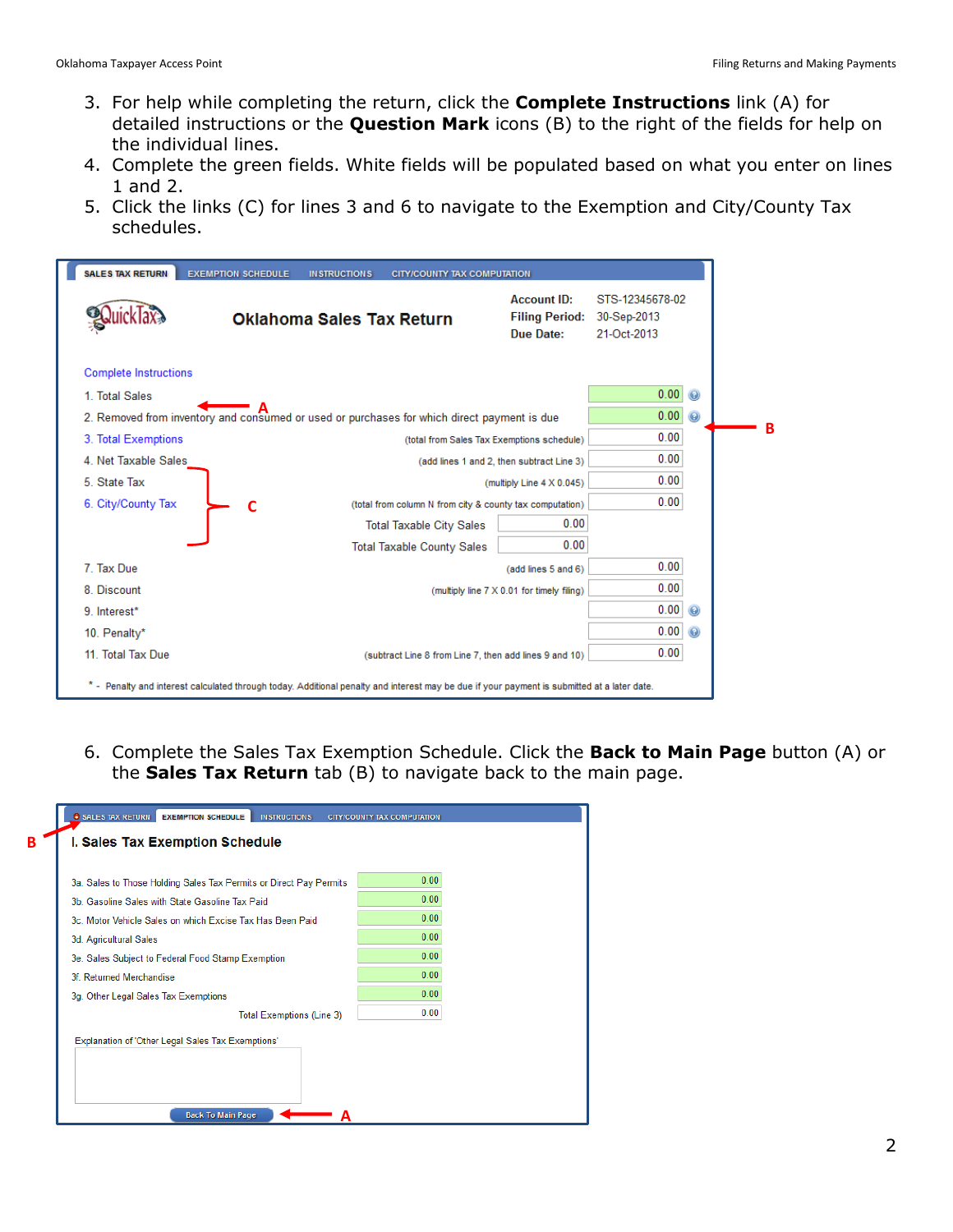- 7. The City/County Tax Computation will be pre-populated based on sites registered with the Oklahoma Tax Commission. Click the **Edit Table** button (A) to enter net taxable sales and to add any cities or counties not pre-populated.
- 8. You can also click the **Import** button (B) to import a spreadsheet with a list of city/county codes and sales. Use the **Tips & Tricks for the City/County Tax table** link (C) for help on creating the spreadsheet.

| <b>OKLAHOMA</b><br><b>TAXPAYER ACCESS POINT</b>                                |                                    |                                                                                    | B.                                                                                               |                                                                       | Import                                | Submit                                                                                     | Save and finish later            |                   | Cancel |                         |                   |                                     |
|--------------------------------------------------------------------------------|------------------------------------|------------------------------------------------------------------------------------|--------------------------------------------------------------------------------------------------|-----------------------------------------------------------------------|---------------------------------------|--------------------------------------------------------------------------------------------|----------------------------------|-------------------|--------|-------------------------|-------------------|-------------------------------------|
| Log Off<br><b>Menu</b>                                                         |                                    | Do not use the browser back button to navigate.                                    |                                                                                                  |                                                                       |                                       |                                                                                            |                                  |                   |        |                         |                   |                                     |
| <b>Navigation</b><br><b>My Accounts</b><br>Account: STS-12345678-02<br>Request | <b>CITY/COUNTY DETAIL</b>          | SALES TAX RETURN EXEMPTION SCHEDULE<br>Tips & Tricks for the City/County Tax table |                                                                                                  | <b>INSTRUCTIONS</b>                                                   | Click here to view a sample csv file. | <b>B CITY/COUNTY TAX COMPUTATION</b><br>Click here to view a sample excel (xls,xlsx) file. |                                  |                   | Filter |                         |                   |                                     |
| <b>Help Links</b>                                                              | J. City/County Code K. City/County |                                                                                    |                                                                                                  | L. Net Taxable Sales M. Tax Rate                                      |                                       | N. Tax Due County Sales                                                                    |                                  | City Sales Reason |        |                         |                   |                                     |
| <b>FAQ's</b>                                                                   | 8005                               | CALIFORNIA                                                                         |                                                                                                  | 0.000000<br>$\mathbf{0}$                                              | 0.00                                  | 0.00                                                                                       | 0.00                             |                   |        |                         |                   |                                     |
| Guide<br><b>Contact Us</b>                                                     | 8088                               | <b>FOREIGN</b><br><b>COUNTRIES</b>                                                 |                                                                                                  | 0.000000<br>$^{\circ}$                                                | 0.00                                  | 0.00                                                                                       | 0.00                             |                   |        |                         |                   |                                     |
| А                                                                              | <b>Edit Table</b>                  |                                                                                    | Please validate city/county use tax by clicking 'OK' in the table editor.<br><b>Back To Mair</b> | <b>City/County Tax Computation (tbl)</b><br><b>CITY/COUNTY DETAIL</b> |                                       |                                                                                            |                                  |                   |        |                         |                   | $\boldsymbol{\mathsf{x}}$<br>Filter |
|                                                                                |                                    |                                                                                    |                                                                                                  |                                                                       | J. City/County Code K. City/County    |                                                                                            | L. Net Taxable Sales M. Tax Rate |                   |        | N. Tax Due County Sales | City Sales Reason |                                     |
|                                                                                |                                    |                                                                                    | G                                                                                                | ₩ 8005                                                                | <b>CALIFORNIA</b>                     |                                                                                            |                                  | 0 0.000000        | 0.00   | 0.00                    | 0.00              |                                     |
|                                                                                |                                    |                                                                                    |                                                                                                  | <b>1</b> × 8088                                                       | <b>FOREIGN</b><br><b>COUNTRIES</b>    |                                                                                            | $\overline{0}$                   | 0.000000          | 0.00   | 0.00                    | 0.00              |                                     |
|                                                                                |                                    |                                                                                    |                                                                                                  |                                                                       |                                       |                                                                                            |                                  |                   |        |                         | OK                | Cancel                              |

9. Click the **Save and finish later** button (A) to save the return to complete at another time or click the **Submit** button (B) to submit the return and continue to the confirmation screen. You must enter your password to confirm your submission.

| <b>OKLAHOMA</b><br><b>TAXPAYER ACCESS POINT</b> |                         | B<br>Submit<br>Import                                                                                                               | А<br>Save and finish later<br>Cancel                                                                             |              |
|-------------------------------------------------|-------------------------|-------------------------------------------------------------------------------------------------------------------------------------|------------------------------------------------------------------------------------------------------------------|--------------|
| Log Off<br>Menu                                 |                         | Do not use the browser back button to navigate.                                                                                     |                                                                                                                  |              |
| <b>Navigation</b><br>My Accounts                | <b>SALES TAX RETURN</b> | <b>EXEMPTION SCHEDULE</b><br><b>IN STRUCTIONS</b><br><b>CITY/COUNTY TAX COMPUTATION</b>                                             |                                                                                                                  |              |
| Request<br><b>Help Links</b><br><b>FAQ's</b>    |                         | <b>Oklahoma Sales Tax Return</b>                                                                                                    | <b>Account ID:</b><br>STS-12345678-02<br><b>Filing Period:</b><br>30-Sep-2013<br><b>Due Date:</b><br>21-Oct-2013 |              |
|                                                 |                         |                                                                                                                                     |                                                                                                                  | ×            |
|                                                 |                         | You are required to re-enter your password to verify this request. Your password will act as your electronic signature.<br>Password |                                                                                                                  | OK<br>Cancel |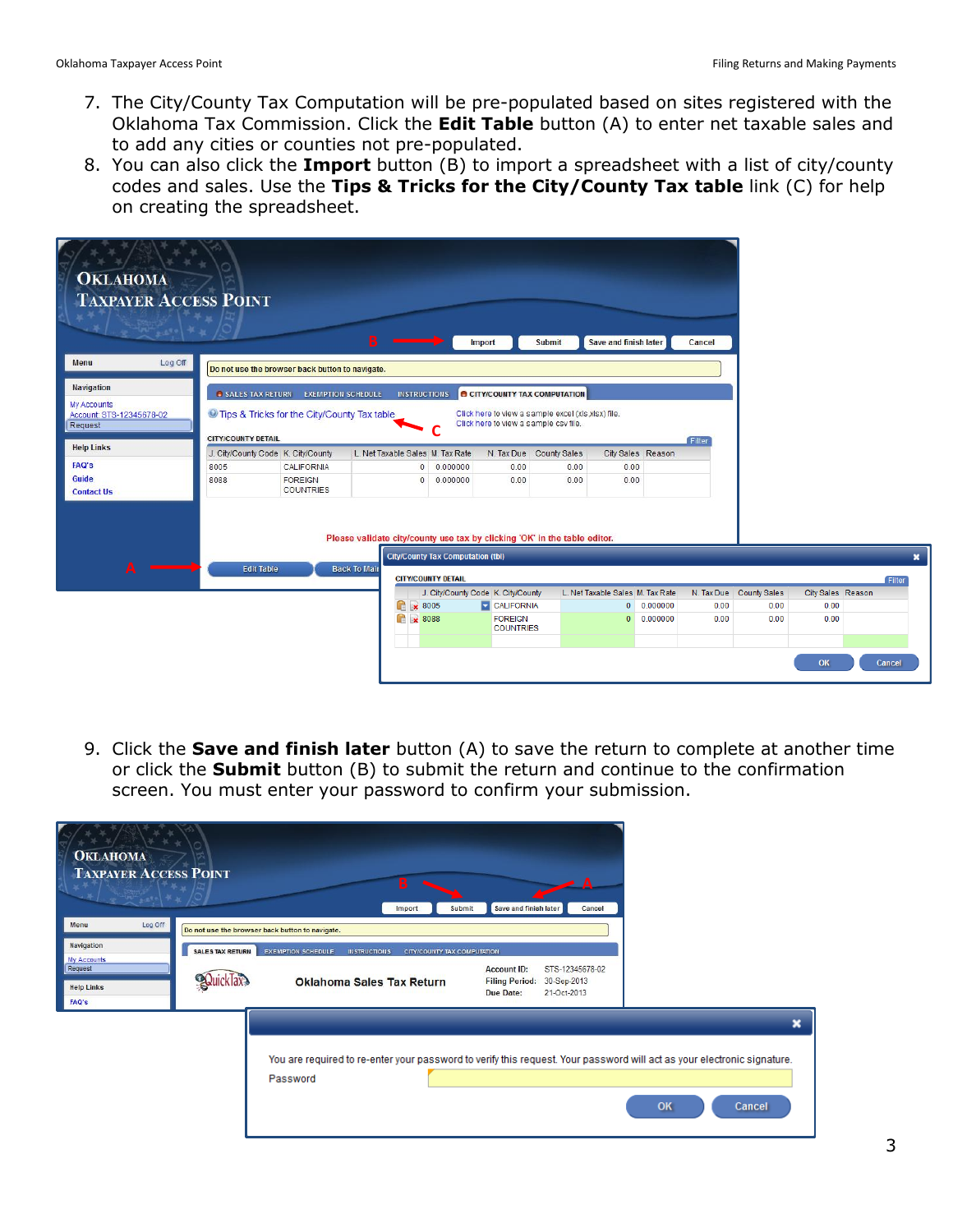10.You will be directed to the confirmation screen. Click the **Schedule Payment** button to make a payment.

| <b>ONLINE PAYMENT</b>                                                             |                                                                                                     |            |                                                                                                                                                                                                                                          |
|-----------------------------------------------------------------------------------|-----------------------------------------------------------------------------------------------------|------------|------------------------------------------------------------------------------------------------------------------------------------------------------------------------------------------------------------------------------------------|
| <b>Confirmation and Payment</b>                                                   |                                                                                                     |            |                                                                                                                                                                                                                                          |
|                                                                                   | Schedule Payment to proceed to OK. Gov to make your payment.                                        |            | Your sales tax return for September 30, 2013 indicates that payment is due. Enter your payment amount and click                                                                                                                          |
|                                                                                   | <b>Total Due</b>                                                                                    | \$4,950.00 |                                                                                                                                                                                                                                          |
|                                                                                   | <b>Payment Amount</b>                                                                               | 4,950.00   | <b>Schedule Payment</b><br>Paying by ACH Credit?                                                                                                                                                                                         |
|                                                                                   | Click here to print this confirmation page for your records.                                        |            |                                                                                                                                                                                                                                          |
| Your return has been submitted.                                                   |                                                                                                     |            |                                                                                                                                                                                                                                          |
| Confirmation Number: 0-655-654-912<br><b>Account ID:</b><br><b>Filing Period:</b> | STS-12345678-02<br>September 30, 2013                                                               |            |                                                                                                                                                                                                                                          |
|                                                                                   | The return will be posted to your account after it is processed and filed in the next business day. |            |                                                                                                                                                                                                                                          |
|                                                                                   |                                                                                                     |            | If you have questions or concerns, please refer to the OkTAP FAQs or OkTAP Guide help links founds on the left. You<br>can also contact the Tax Commission by clicking on the Notices tab, then on Outbox and Click Here to Send Notice. |
|                                                                                   | For additional contact information visit www.tax.ok.gov/contact.                                    |            |                                                                                                                                                                                                                                          |

11.You will be directed to QuickTax Payments. Your address information and the payment amount will be populated from OkTAP.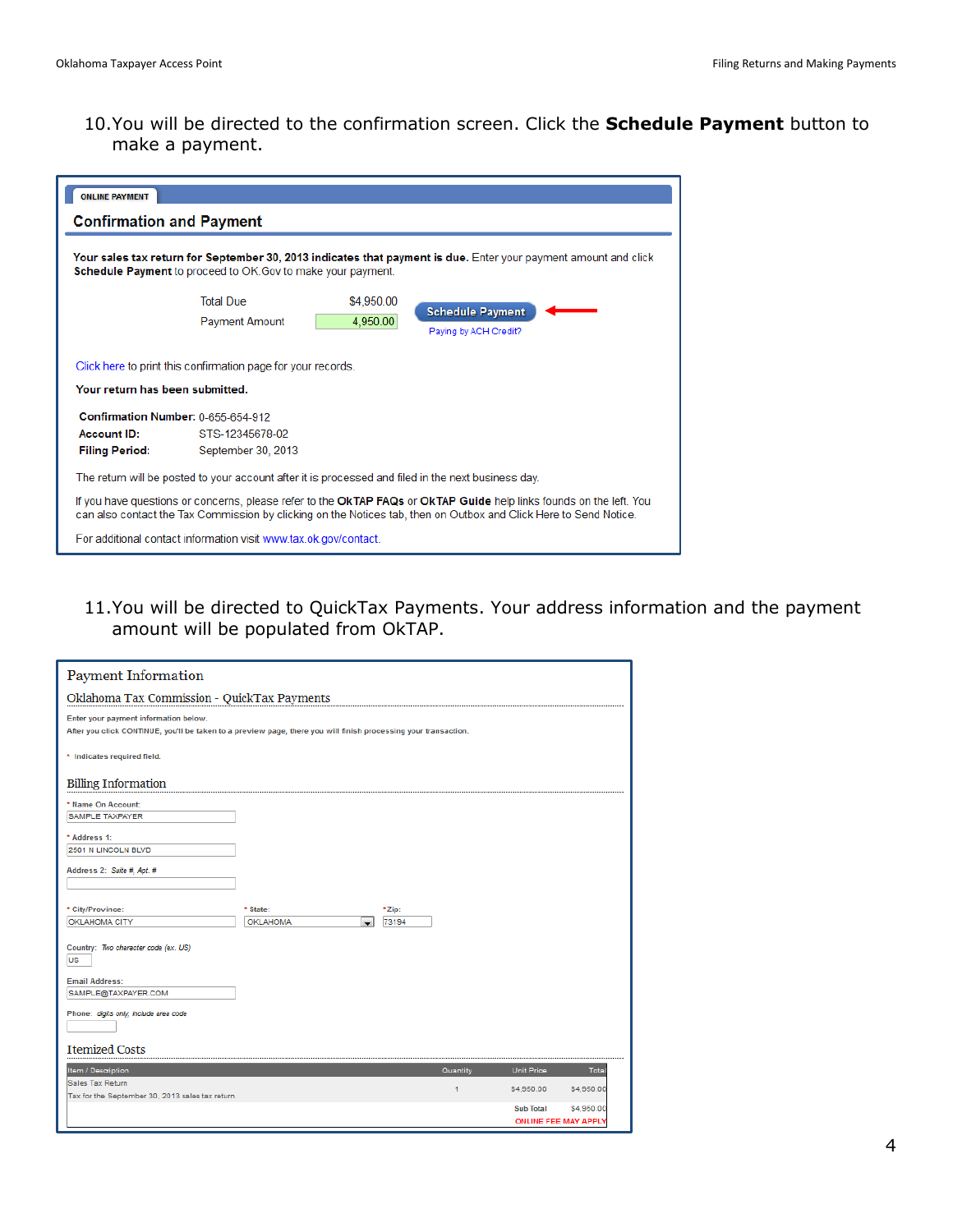- 12.Enter your payment information. You can select a future date for when you want your payment to be initiated by clicking the calendar icon (A). Click the **continue** button (B) to continue to the next page.
- 13.Review the payment information and click the **Process Payment** button (C).

| <b>Payment Information</b>                          |                                                                                                                                                         |  |
|-----------------------------------------------------|---------------------------------------------------------------------------------------------------------------------------------------------------------|--|
|                                                     | After you select a payment type, additional fields will display to be completed.                                                                        |  |
| * Payment Type:                                     |                                                                                                                                                         |  |
| Select Payment Type<br>ы                            |                                                                                                                                                         |  |
| * Account Number:                                   |                                                                                                                                                         |  |
|                                                     |                                                                                                                                                         |  |
|                                                     |                                                                                                                                                         |  |
| * Re-enter Account Number:                          |                                                                                                                                                         |  |
|                                                     |                                                                                                                                                         |  |
|                                                     | * Would you like to save your payment information so it can be used for future transactions?                                                            |  |
| ∩ No<br>⊙<br>Yes                                    |                                                                                                                                                         |  |
|                                                     |                                                                                                                                                         |  |
| Enter a date you wish your payment to be initiated. |                                                                                                                                                         |  |
| Date must be greater than or equal to today.        |                                                                                                                                                         |  |
| If left blank, assumed today. mn/dd/yyyy            |                                                                                                                                                         |  |
|                                                     | А                                                                                                                                                       |  |
| Continue<br>Cancel                                  | Only hit the PROCESS PAYMENT button once. To avoid duplicate billing, please do not hit the REFRESH or BACK button on your browser during this process. |  |
|                                                     | Please allow up to 60 seconds for this transaction to finish. Once complete, a receipt page will be provided for you to print.                          |  |
|                                                     |                                                                                                                                                         |  |
|                                                     | <b>Process Payment</b><br><b>Back</b><br>Cancel                                                                                                         |  |

14.You will be directed back to OkTAP. Make note of the confirmation number for your records.

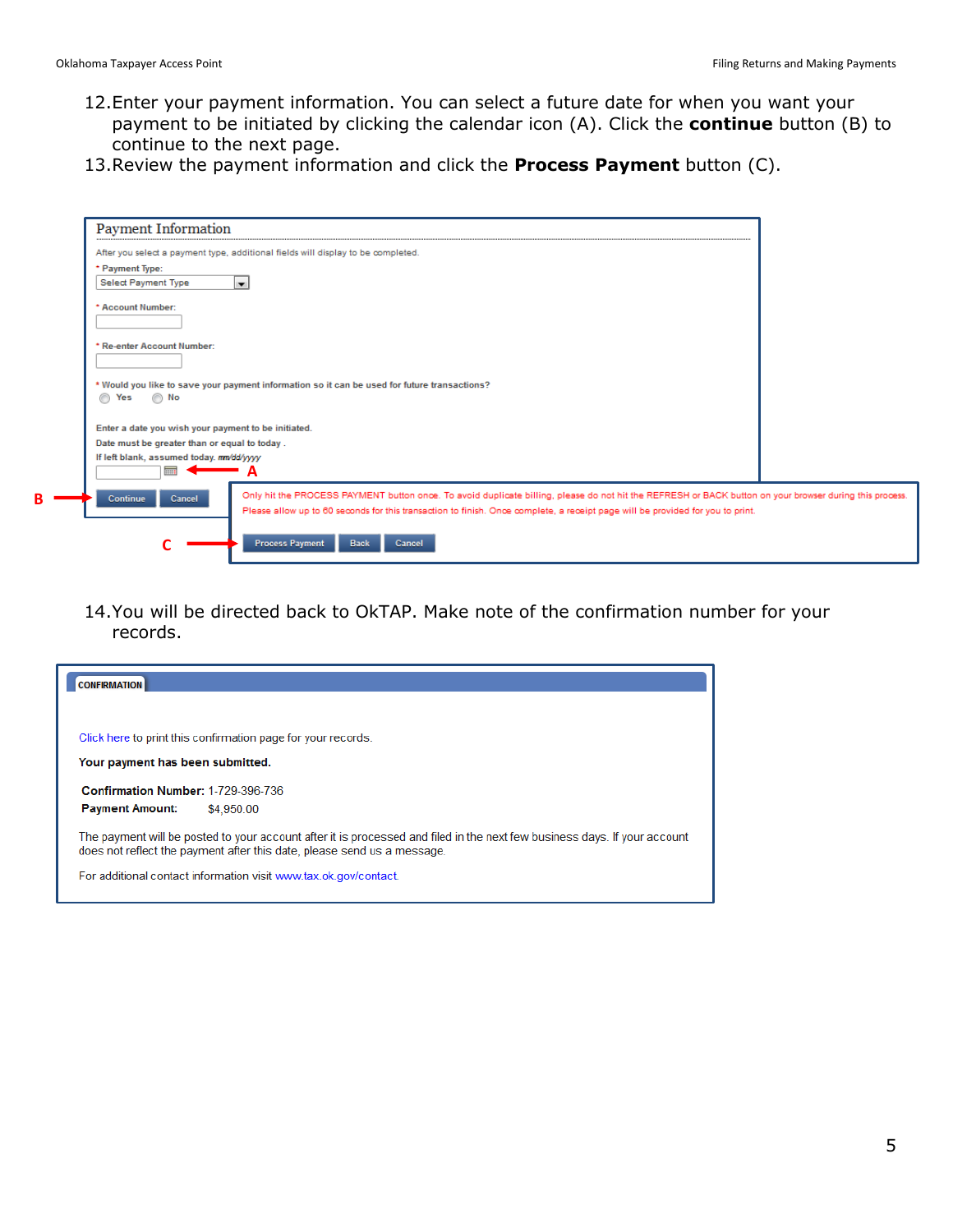## 15.After you submit the return, the status will be **Pending…**. Once the return has been processed by the Oklahoma Tax Commission, the status will be **Processed**.

| <b>SALES TAX</b>                                                                           |     |                               |                                                              | <b>NAMES AND ADDRESSES</b>                                                                  |          |                                   |                                   |         |                                  |
|--------------------------------------------------------------------------------------------|-----|-------------------------------|--------------------------------------------------------------|---------------------------------------------------------------------------------------------|----------|-----------------------------------|-----------------------------------|---------|----------------------------------|
| Account ID                                                                                 |     | STS-12345678-02               |                                                              | DBA Name                                                                                    | Edit     | SAMPLE TAXPAYER                   |                                   |         |                                  |
| <b>Filing Frequency</b>                                                                    |     | Monthly                       |                                                              | Legal Name                                                                                  |          | SAMPLE TAXPAYER                   |                                   |         |                                  |
| Pending Return Requests                                                                    |     | 4,950.00                      |                                                              | <b>Location Address</b>                                                                     |          | OK 73194                          | 2501 N LINCOLN BLVD OKLAHOMA CITY |         |                                  |
| <b>Effective Balance</b>                                                                   | Pay | 4,950.00                      |                                                              | <b>Mailing Address</b><br>Edit<br>OK 73194                                                  |          | 2501 N LINCOLN BLVD OKLAHOMA CITY |                                   |         |                                  |
| <b>PERIODS</b> REQUESTS <sup>3</sup><br>ATTENTION NEEDED <sup>1</sup> ALL PERIODS (SEARCH) |     |                               | ACTIVITY NOTICES <sup>0</sup> LETTERS & PERMITS <sup>1</sup> |                                                                                             |          |                                   |                                   |         |                                  |
| PERIODS FROM 30-SEP-2011<br>Period<br><b>Return Status</b><br>30-Sep-2013<br>Pending       |     | ATTENTION NEEDED <sup>1</sup> | <b>PERIODS</b> REQUESTS <sup>1</sup>                         | ACTIVITY NOTICES <sup>®</sup> LETTERS & PERMITS <sup>1</sup><br><b>ALL PERIODS (SEARCH)</b> |          |                                   |                                   |         |                                  |
|                                                                                            |     |                               | PERIODS FROM 30-SEP-2011                                     |                                                                                             |          |                                   |                                   |         | <b>Change Date Defaults Fill</b> |
|                                                                                            |     | Period <sup>-</sup>           | <b>Return Status</b>                                         |                                                                                             |          | Tax<br>Penalty                    | Interest                          | Credits | Balance Messages                 |
|                                                                                            |     | 30-Sep-2013                   | Ontime-Processed View Return                                 |                                                                                             | 5,000.00 | 0.00                              | 0.00                              | 0.00    | 5,000.00 Balance Owed            |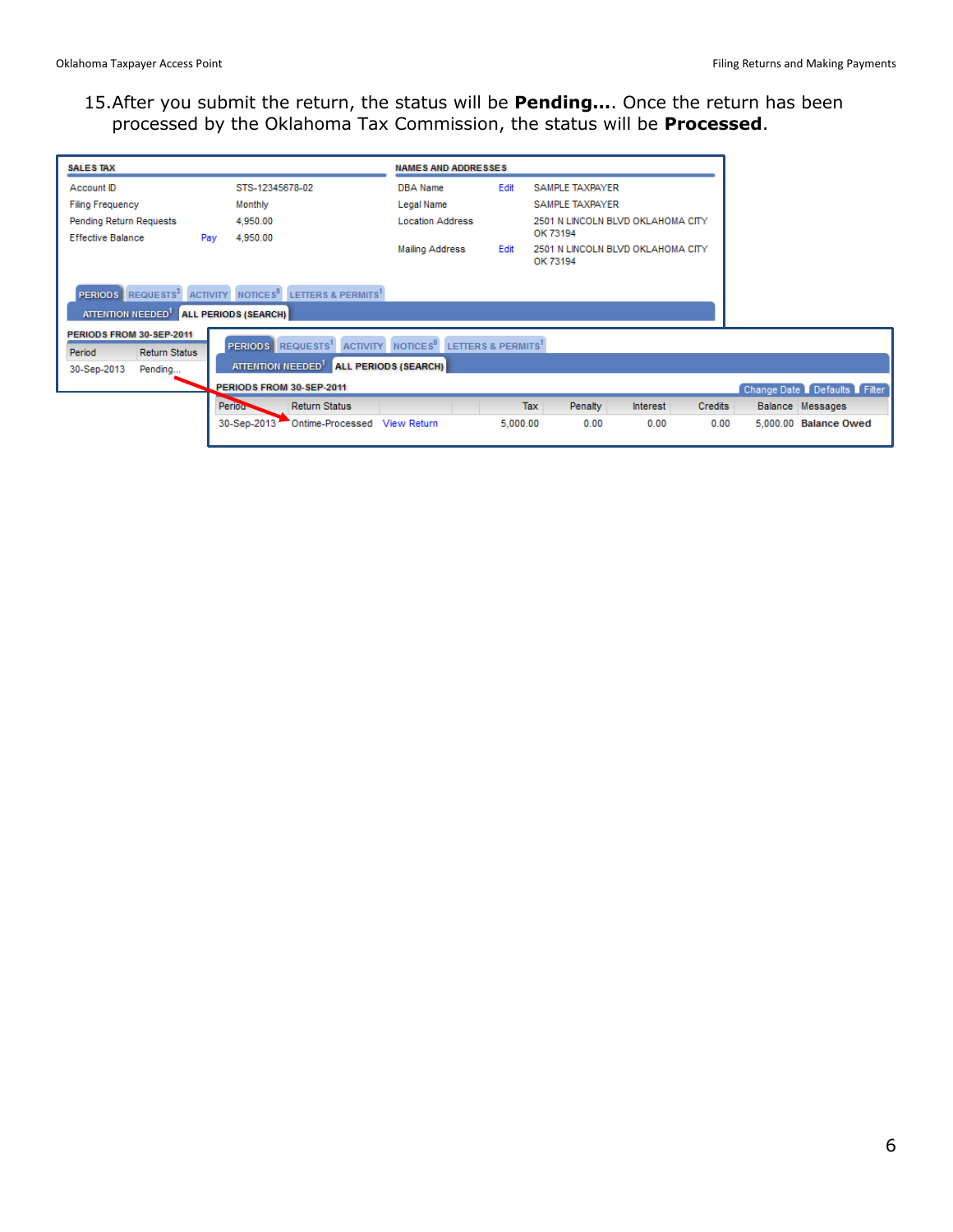## **Making Payments on OKTAP**

There are four main ways to make payments on OkTAP:

a) The **Make an Online Payment** link on the OkTAP home page (See Make an Online Payment guide)



b) The **Make a Payment** link on the sidebar once you login to OkTAP (See pages 9-10 of this guide)

| <b>OKLAHOMA</b><br><b>TAXPAYER ACCESS POINT</b> |                     |                                                 |                                                                                                 |                            |         |                                               |                     |
|-------------------------------------------------|---------------------|-------------------------------------------------|-------------------------------------------------------------------------------------------------|----------------------------|---------|-----------------------------------------------|---------------------|
| Log Off<br>Menu                                 | SAMPLE TAXPAYER     |                                                 |                                                                                                 | <b>Names and Addresses</b> |         |                                               |                     |
| Navigation                                      | Federal Employer ID |                                                 | **_***1234                                                                                      | Legal Name                 |         | SAMPLE TAXPAYER                               |                     |
| My Accounts                                     | Balance             |                                                 | \$5,000.00                                                                                      | DBA Name                   | Edit    | SAMPLE TAXPAYER                               |                     |
|                                                 |                     |                                                 |                                                                                                 | <b>Location Address</b>    |         | 2501 N LINCOLN BLVD                           |                     |
| <b>My Profile</b>                               |                     |                                                 |                                                                                                 | <b>Mailing Address</b>     | Edit    | OKLAHOMA CITY OK 73194<br>2501 N LINCOLN BLVD |                     |
| <b>Allow Third Party Access</b>                 |                     |                                                 |                                                                                                 |                            |         | OKLAHOMA CITY OK 73194                        |                     |
| <b>Add Access to Another</b>                    |                     |                                                 |                                                                                                 |                            |         |                                               |                     |
| <b>Account</b>                                  |                     |                                                 | ACCOUNTS <sup>1</sup> REQUESTS <sup>1</sup> NOTICES <sup>6</sup> LETTERS & PERMITS <sup>1</sup> |                            |         |                                               |                     |
| Make a Payment                                  |                     | <b>ACCESSIBLE ACCOUNTS (SEARCH)<sup>1</sup></b> |                                                                                                 |                            |         |                                               |                     |
| <b>Help Links</b>                               | <b>MY ACCOUNTS</b>  |                                                 |                                                                                                 |                            |         |                                               | Hide History Filter |
| <b>FAQ's</b>                                    | Account ID          | Account Type                                    | Name                                                                                            | Frequency                  | Address |                                               | Balance             |
| Guide                                           | STS-12345678-02     | Sales Tax                                       | <b>SAMPLE TAXPAYER</b>                                                                          | Monthly                    |         | 2501 N LINCOLN BLVD OKLAH(                    | 5,000.00            |
| <b>Contact Us</b>                               |                     |                                                 |                                                                                                 |                            |         |                                               |                     |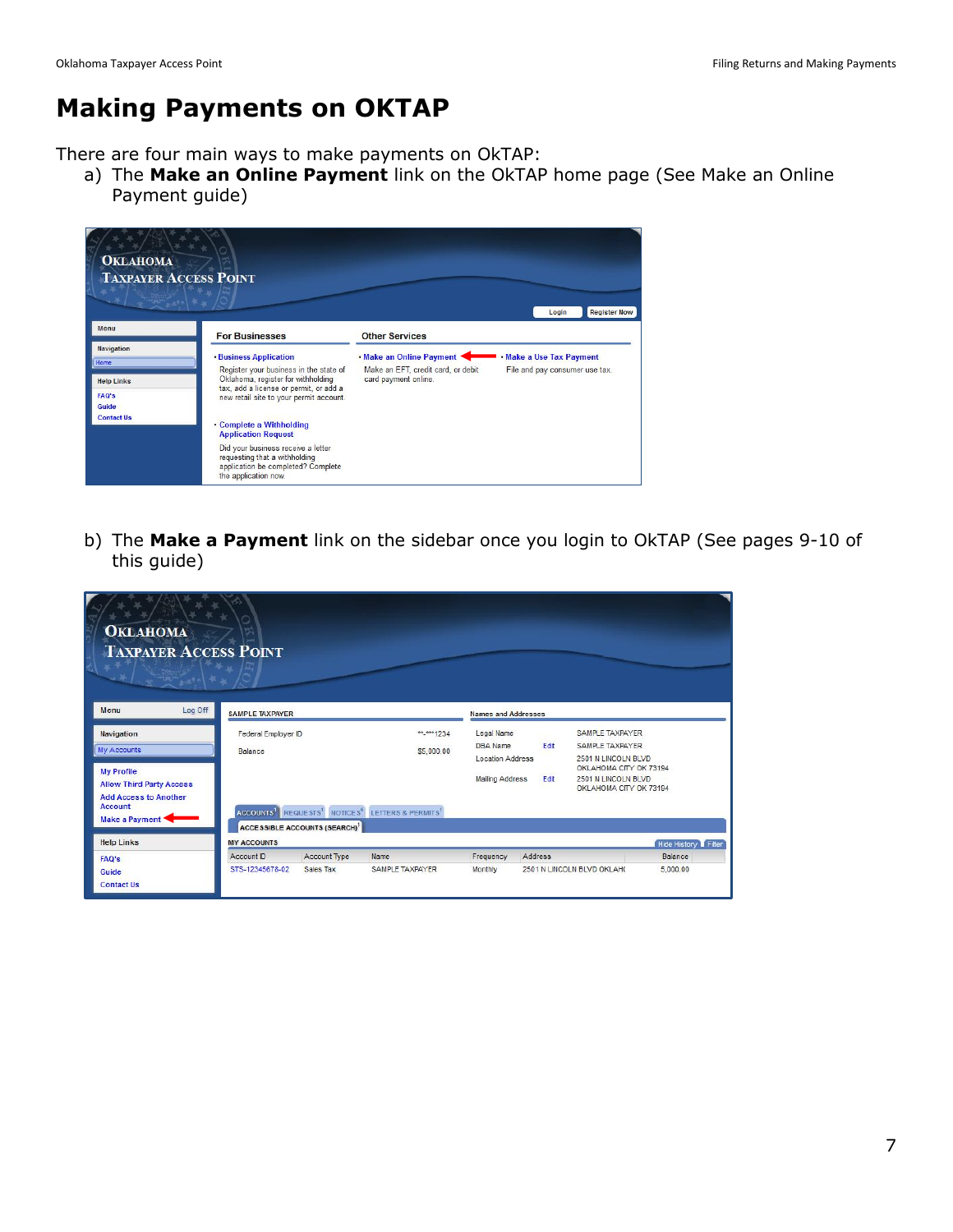c) The **Pay** link next to the effective balance on the account (See pages 9-10 of this guide)

| <b>SALES TAX</b>                                                            |                                                                                             |          | <b>NAMES AND ADDRESSES</b> |                 |                                    |                                   |
|-----------------------------------------------------------------------------|---------------------------------------------------------------------------------------------|----------|----------------------------|-----------------|------------------------------------|-----------------------------------|
| Account ID                                                                  | STS-12345678-02                                                                             |          |                            |                 |                                    | SAMPLE TAXPAYER                   |
| <b>Filing Frequency</b>                                                     | Monthly                                                                                     |          | Legal Name                 |                 |                                    | <b>SAMPLE TAXPAYER</b>            |
| <b>Pending Return Requests</b>                                              | 0.00<br>5.000.00                                                                            |          | Location Address           |                 | OK 73194                           | 2501 N LINCOLN BLVD OKLAHOMA CITY |
| <b>Effective Balance</b><br>$\rightharpoonup$ Pay                           |                                                                                             |          | <b>Mailing Address</b>     |                 | OK 73194                           | 2501 N LINCOLN BLVD OKLAHOMA CITY |
| <b>PERIODS</b> REQUESTS <sup>1</sup><br><b>ATTENTION NEEDED<sup>1</sup></b> | LETTERS & PERMITS<br>NOTICES <sup>0</sup><br><b>ACTIVITY</b><br><b>ALL PERIODS (SEARCH)</b> |          |                            |                 |                                    |                                   |
| PERIODS FROM 30-SEP-2011                                                    |                                                                                             |          |                            |                 | <b>Change Date Defaults Filter</b> |                                   |
| Period<br><b>Return Status</b>                                              |                                                                                             | Tax      | Penalty                    | <b>Interest</b> | <b>Credits</b>                     | Balance Messages                  |
| Ontime-Processed<br>30-Sep-2013                                             | <b>View Return</b>                                                                          | 5,000.00 | 0.00                       | 0.00            | 0.00                               | 5.000.00<br><b>Balance Owed</b>   |

d) After you file a return (See pages 4-5 of this guide)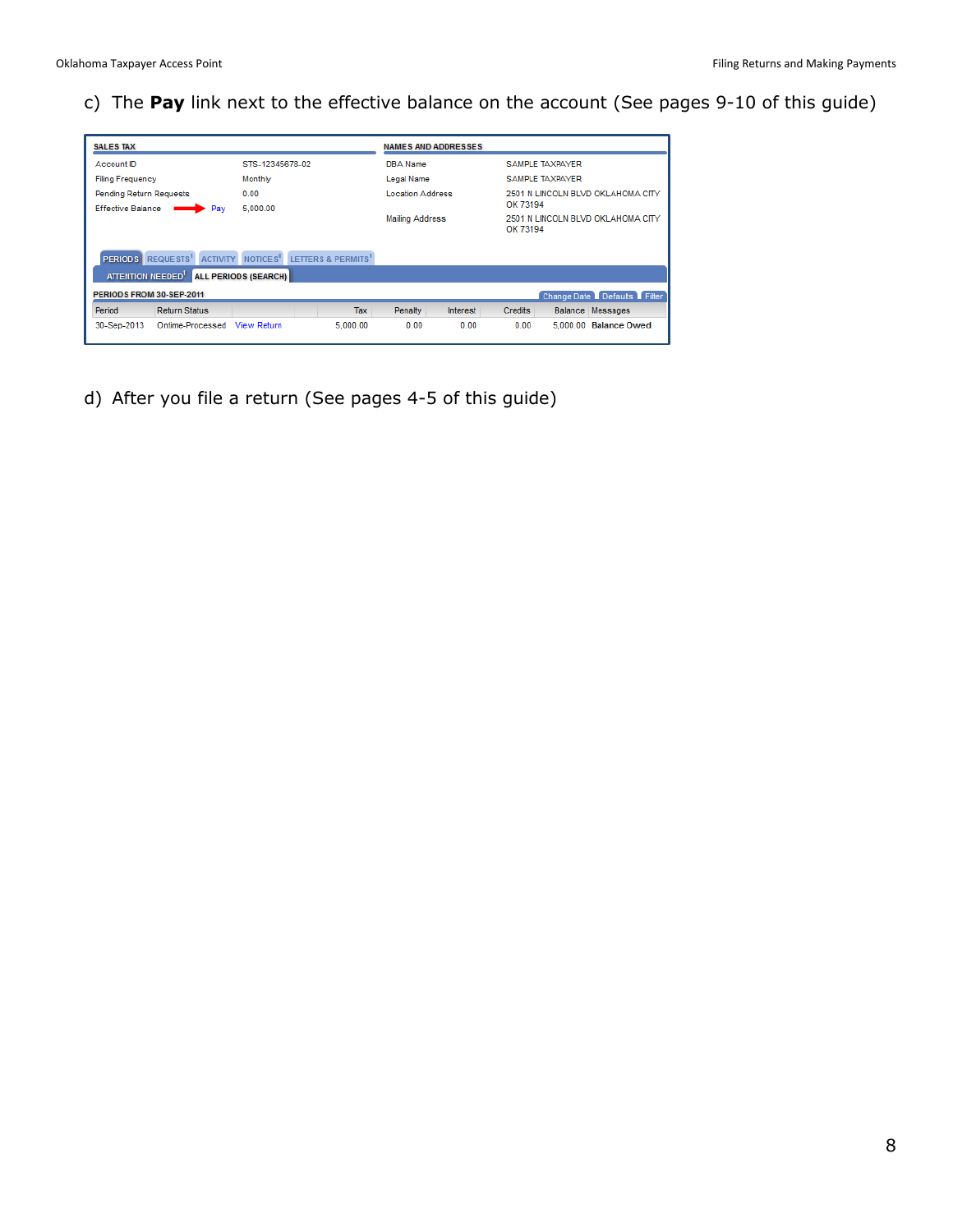To make a payment using the **Make a Payment** link or **Pay** link:

- 1. Select the **Account Type** (A) from the drop-down menu. If you are making a payment from a specific account, this will be pre-populated.
- 2. Select Yes or No from the **Are you using a coupon to direct your payment?** dropdown menu (B). If Yes, you will be required to enter a media number.
- 3. Select the **Payment Type** (C) from the drop-down menu. Once you select the payment type, a description of the payment type will appear to help you in your selection.
- 4. Click the **Calendar** icon to select the filing period for the payment.
- 5. Enter the **Payment Amount**.
- 6. Click the **Schedule Payment** button (C) to continue to the Ok.gov QuickTax Payments form.

| <b>8 ONLINE PAYMENT</b>    |                                                                                                    |                                    |    |       |                 |                          |                 |                 |             |
|----------------------------|----------------------------------------------------------------------------------------------------|------------------------------------|----|-------|-----------------|--------------------------|-----------------|-----------------|-------------|
| <b>Online Payment</b>      |                                                                                                    |                                    |    |       |                 |                          |                 |                 |             |
|                            | Enter your information below and click Schedule Payment to proceed to OK.Gov to make your payment. |                                    |    |       |                 |                          |                 |                 |             |
|                            |                                                                                                    |                                    |    |       |                 |                          |                 |                 |             |
| <b>Account Information</b> |                                                                                                    |                                    |    |       |                 |                          |                 |                 |             |
| <b>Account Type</b>        | Sales Tax                                                                                          | A                                  |    |       |                 |                          |                 |                 |             |
| <b>ID</b> Type             | Federal Employer ID                                                                                |                                    |    |       |                 |                          |                 |                 |             |
| <b>FEIN</b>                | 12-3456789                                                                                         |                                    | о  | Sep   |                 | $\overline{\phantom{a}}$ | 2013            | ۰H              | $\bullet$   |
|                            |                                                                                                    |                                    | Su | Mo    | Tu              | We                       | Th              | Fr              | Sa          |
| <b>Payment Details</b>     |                                                                                                    |                                    |    |       |                 |                          | 5               | 6               |             |
|                            | Are you using a coupon to direct your payment?<br>Yes                                              | R                                  |    |       | 10 <sup>°</sup> | 11                       | 12 <sub>1</sub> | 13 <sub>1</sub> | 14          |
| Payment Type               | Return Payment                                                                                     |                                    | 15 | 16    | 17              | 18                       | 19              | 20              | 21          |
| Media Number               |                                                                                                    | $\boldsymbol{\Theta}$              | 22 | 23    | 24              | 25                       | 26              | 27              | 28          |
| <b>Filing Period</b>       | m                                                                                                  |                                    | 29 | 30    |                 |                          |                 |                 |             |
| Payment Amount             | 0.00                                                                                               |                                    |    | Today |                 |                          |                 |                 | <b>Done</b> |
|                            |                                                                                                    | <b>Return Payment</b>              |    |       |                 |                          |                 |                 |             |
|                            | <b>Schedule Payment</b>                                                                            | Amount intended to pay off a filed |    |       |                 |                          |                 |                 |             |
|                            |                                                                                                    | return.                            |    |       |                 |                          |                 |                 |             |
|                            |                                                                                                    |                                    |    |       |                 |                          |                 |                 |             |